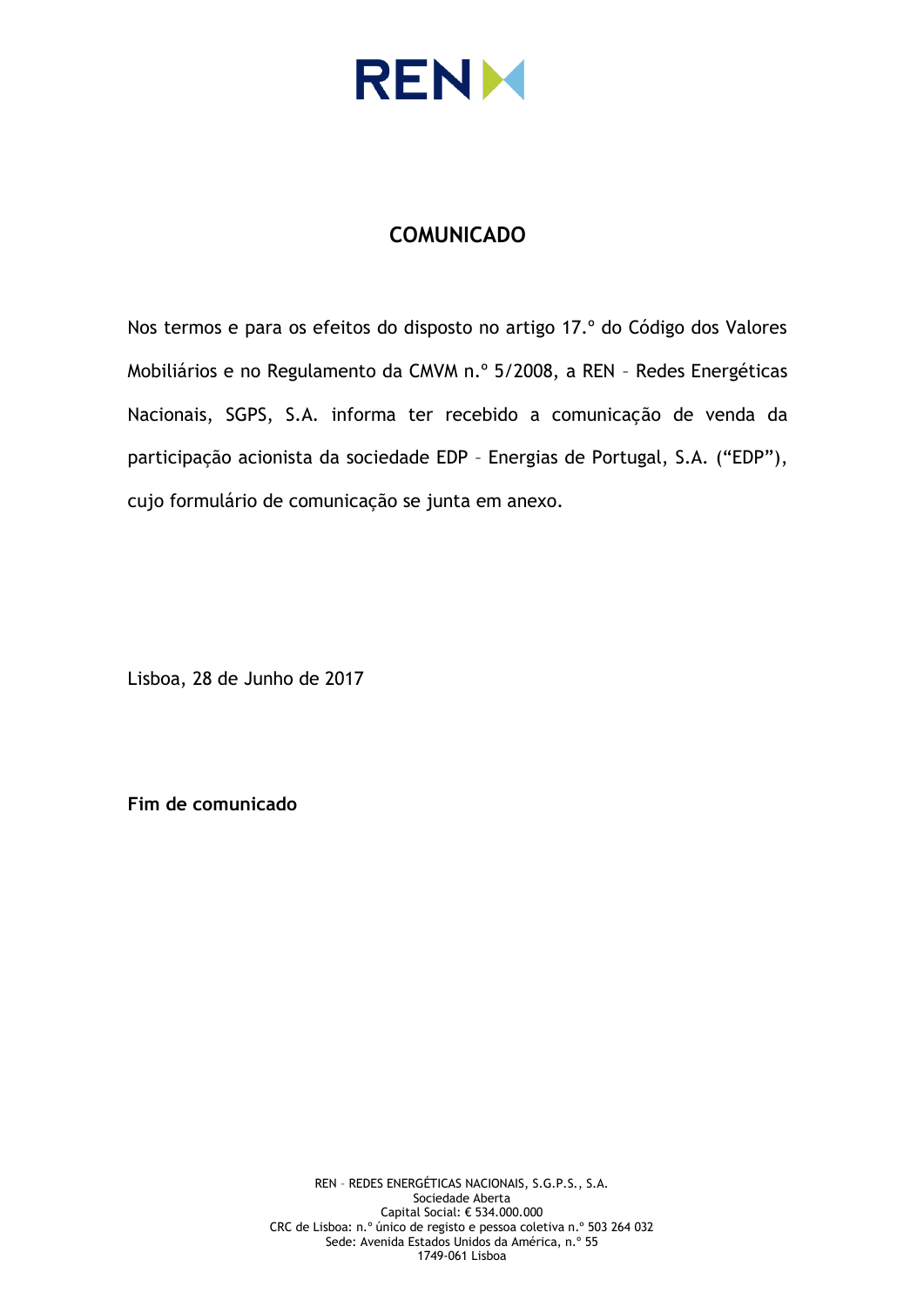

Date:22 October 2015 ESMA/2015/1597

# **Standard form for notification of major holdings**

## **NOTIFICATION OF MAJOR HOLDINGS** (to be sent to the relevant issuer and to the competent authority)<sup>i</sup>

### **1. Identity of the issuer or the underlying issuer of existing shares to which voting rights are attached**ii**:**

REN – Redes Energéticas Nacionais, S.G.P.S., S.A.

**2. Reason for the notification** (please tick the appropriate box or boxes):

[x] An acquisition or disposal of voting rights

[ ] An acquisition or disposal of financial instruments

[] An event changing the breakdown of voting rights

 $[ ]$  Other (please specify)<sup>ii</sup>:

## **3. Details of person subject to the notification obligation**iv **:**

Name: EDP – Energias de Portugal, S.A.

City and country of registered office (if applicable): Lisboa - Portugal

**4. Full name of shareholder(s)** (if different from 3.)<sup>\*</sup>:

#### **5. Date on which the threshold was crossed or reached**vi**:**  28 June 2017

## **6. Total positions of person(s) subject to the notification obligation:**

|                                                                                    | % of voting rights at-<br>tached to shares (to-<br>tal of $7.A$ ) | % of voting rights<br>through financial instru-<br>ments<br>(total of $7.B.1 + 7.B.2$ ) | Total of both in %<br>$(7.A + 7.B)$ | Total number of<br>voting rights of is-<br><b>suer</b> <sup>vii</sup> |
|------------------------------------------------------------------------------------|-------------------------------------------------------------------|-----------------------------------------------------------------------------------------|-------------------------------------|-----------------------------------------------------------------------|
| Resulting situation<br>on the date on which<br>threshold was<br>crossed or reached | $0\%$                                                             | $0\%$                                                                                   | $0\%$                               | 534,000,000                                                           |
| Position of previous<br>notification (if appli-<br>cable)                          | 3.5%                                                              | $0\%$                                                                                   | 3.5%                                |                                                                       |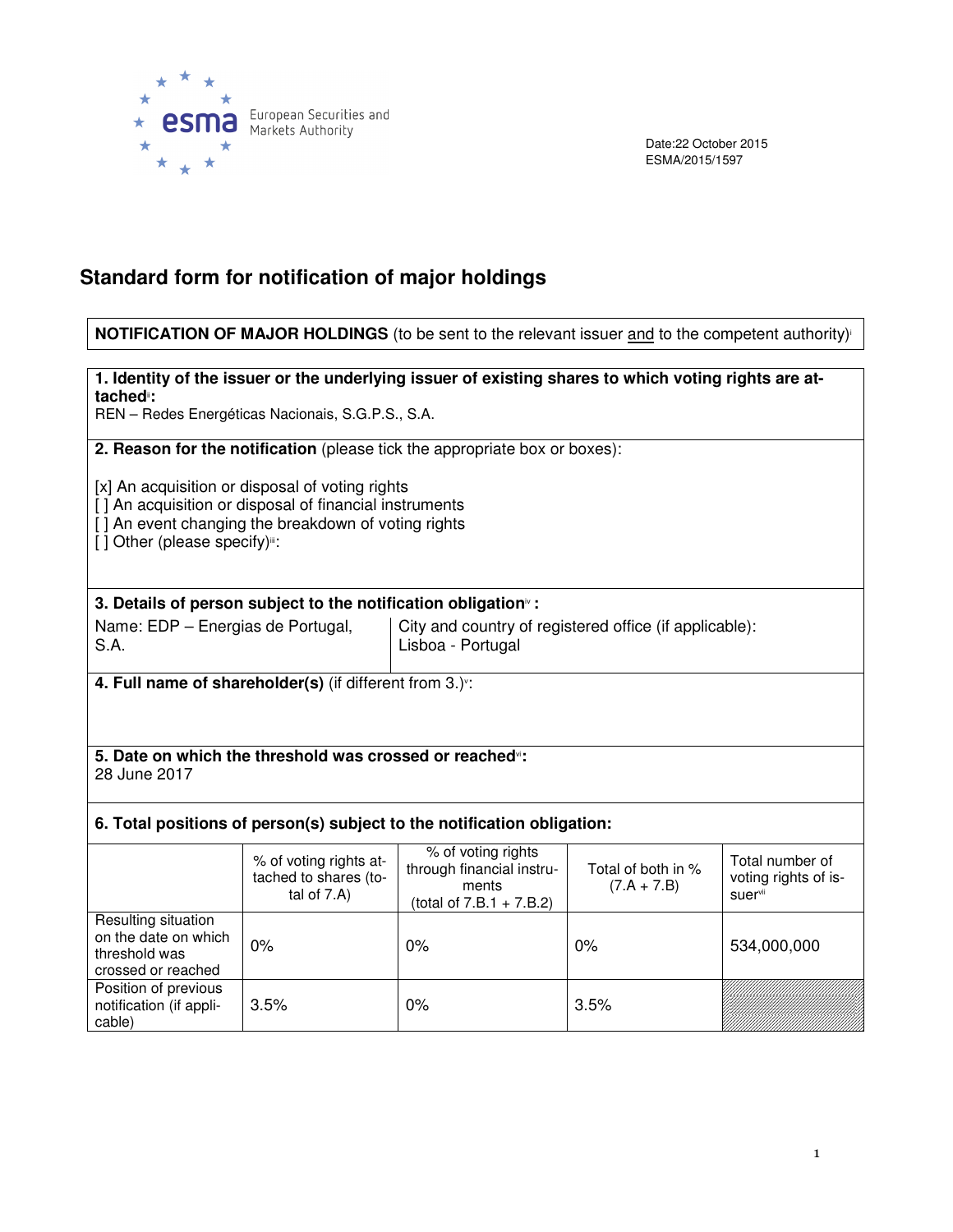

## **7. Notified details of the resulting situation on the date on which the threshold was crossed or reached**viii**:**

## **A: Voting rights attached to shares**

| Class/type of<br>shares<br>ISIN code (if possi-<br>ble) | Number of voting rightsix                            |                                                         | % of voting rights                                   |                                                         |
|---------------------------------------------------------|------------------------------------------------------|---------------------------------------------------------|------------------------------------------------------|---------------------------------------------------------|
|                                                         | <b>Direct</b><br>(Art 9 of Directive<br>2004/109/EC) | <b>Indirect</b><br>(Art 10 of Directive<br>2004/109/EC) | <b>Direct</b><br>(Art 9 of Directive<br>2004/109/EC) | <b>Indirect</b><br>(Art 10 of Directive<br>2004/109/EC) |
| PTREL0AM0008                                            | $\Omega$                                             | 0                                                       | $0\%$                                                | $0\%$                                                   |
|                                                         |                                                      |                                                         |                                                      |                                                         |
|                                                         |                                                      |                                                         |                                                      |                                                         |
| <b>SUBTOTAL A</b>                                       |                                                      |                                                         |                                                      |                                                         |

| B 1: Financial Instruments according to Art. 13(1)(a) of Directive 2004/109/EC |                                      |                                                     |                                                                                                          |                    |
|--------------------------------------------------------------------------------|--------------------------------------|-----------------------------------------------------|----------------------------------------------------------------------------------------------------------|--------------------|
| Type of financial in-<br>strument                                              | <b>Expiration</b><br>$date^{\times}$ | Exercise/<br><b>Conversion Period</b> <sup>xi</sup> | <b>Number of voting rights</b><br>that may be acquired if<br>the instrument is exer-<br>cised/converted. | % of voting rights |
|                                                                                |                                      |                                                     |                                                                                                          |                    |
|                                                                                |                                      |                                                     |                                                                                                          |                    |
|                                                                                |                                      |                                                     |                                                                                                          |                    |
|                                                                                |                                      | <b>SUBTOTAL B.1</b>                                 |                                                                                                          |                    |

| B 2: Financial Instruments with similar economic effect according to Art. 13(1)(b) of Directive<br>2004/109/EC |                                      |                                               |                                           |                            |                    |
|----------------------------------------------------------------------------------------------------------------|--------------------------------------|-----------------------------------------------|-------------------------------------------|----------------------------|--------------------|
| <b>Type of financial</b><br>instrument                                                                         | <b>Expiration</b><br>$date^{\times}$ | Exercise/<br><b>Conversion Pe-</b><br>riod *i | Physical or cash<br><b>settlement</b> xii | Number of<br>voting rights | % of voting rights |
|                                                                                                                |                                      |                                               |                                           |                            |                    |
|                                                                                                                |                                      |                                               |                                           |                            |                    |
|                                                                                                                |                                      |                                               |                                           |                            |                    |
|                                                                                                                |                                      |                                               | <b>SUBTOTAL B.2</b>                       |                            |                    |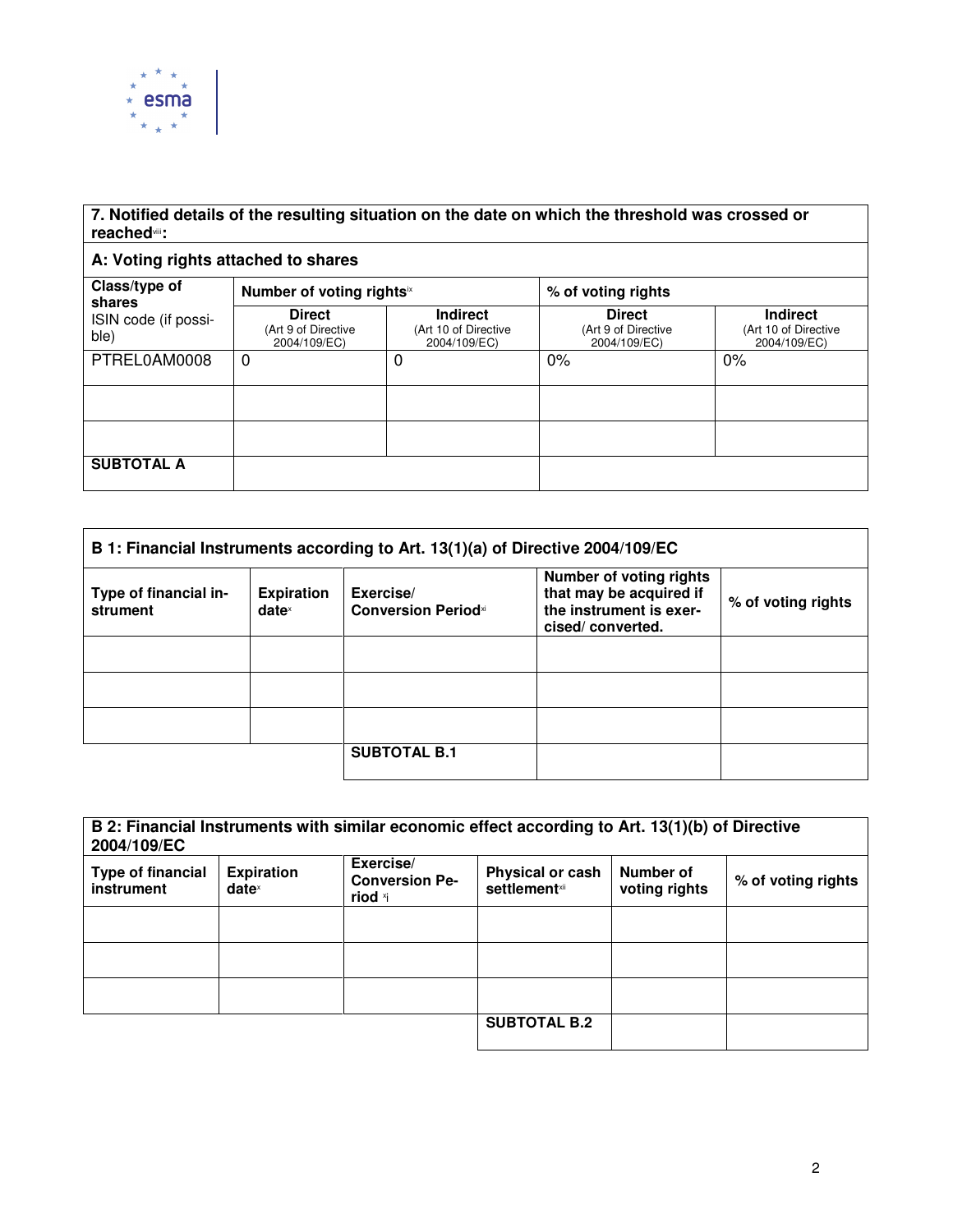

**8. Information in relation to the person subject to the notification obligation** (please tick the applicable box)**:** 

**[x] Person subject to the notification obligation is not controlled by any natural person or legal entity and does not control any other undertaking(s) holding directly or indirectly an interest in the (underlying) issuer.**xiii

**[ ] Full chain of controlled undertakings through which the voting rights and/or the financial instruments are effectively held starting with the ultimate controlling natural person or legal entity**xiv**:** 

| Name <sup>∞</sup> | % of voting rights if it<br>equals or is higher<br>than the notifiable<br>threshold | % of voting rights<br>through financial in-<br>struments if it equals<br>or is higher than the<br>notifiable threshold | Total of both if it<br>equals or is higher<br>than the notifiable<br>threshold |
|-------------------|-------------------------------------------------------------------------------------|------------------------------------------------------------------------------------------------------------------------|--------------------------------------------------------------------------------|
|                   |                                                                                     |                                                                                                                        |                                                                                |
|                   |                                                                                     |                                                                                                                        |                                                                                |
|                   |                                                                                     |                                                                                                                        |                                                                                |
|                   |                                                                                     |                                                                                                                        |                                                                                |
|                   |                                                                                     |                                                                                                                        |                                                                                |

**9. In case of proxy voting: [name of the proxy holder] will cease to hold [% and number] voting rights as of [date]** 

**10. Additional information**xvi**:**

Done at [place] on [date].